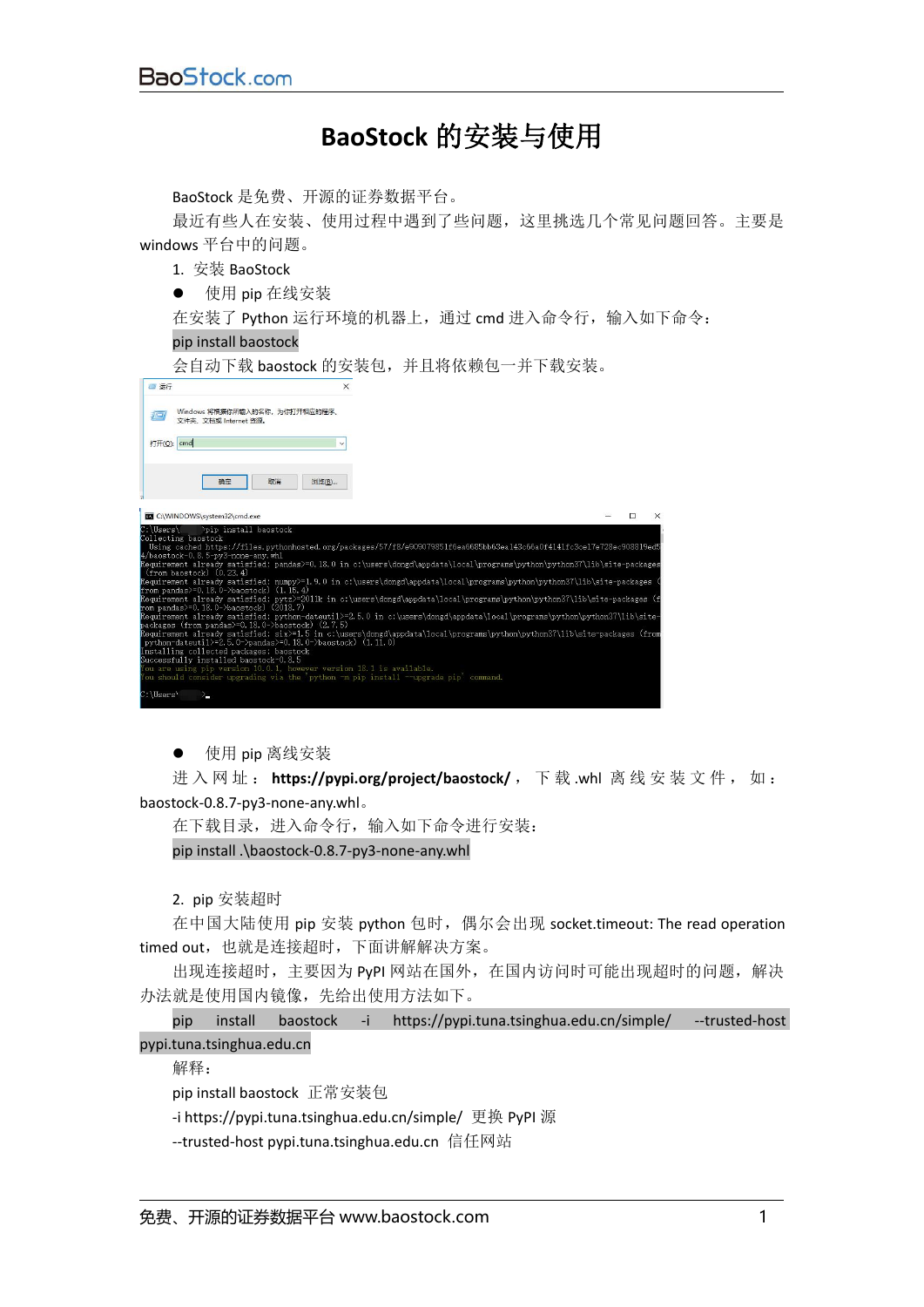BaoStock.com

| 镜像名称     | 地址                                        |  |  |  |  |  |  |
|----------|-------------------------------------------|--|--|--|--|--|--|
| 清华大学     | https://pypi.tuna.tsinghua.edu.cn/simple/ |  |  |  |  |  |  |
| 阿里云      | http://mirrors.aliyun.com/pypi/simple/    |  |  |  |  |  |  |
| 中国科技大学   | https://pypi.mirrors.ustc.edu.cn/simple/  |  |  |  |  |  |  |
| 豆瓣       | http://pypi.douban.com/simple/            |  |  |  |  |  |  |
| 中国科学技术大学 | http://pypi.mirrors.ustc.edu.cn/simple/   |  |  |  |  |  |  |

以下是几个常用国内镜像可供选择:

如果不想每次都手动写更换源,可以配置默认 PyPIp 源, 操作方法如下

Linux 系统,修改 ~/.pip/pip.conf (没有就创建一个文件夹及文件。文件夹要加".", 表示是隐藏文件夹),内容如下:

[global] index-url = http://mirrors.aliyun.com/pypi/simple/ [install] trusted-host=mirrors.aliyun.com

windows 系统,在 cmd 中使用 echo %HOMEPATH% 来查看 HOMEPATH。在 HOMEPATH 下创建文件夹 pip,pip 文件夹中创建文件 pip.ini(即: C:\Users\xx\pip\pip.ini), 文件内容如  $\overline{\Gamma}$ :

[global] index-url = http://mirrors.aliyun.com/pypi/simple/ [install] trusted-host=mirrors.aliyun.com

3. 运行 BaoStock 程序

从官网(www.baostock.com)复制示例代码至文件中,保存文件扩展名为.py,如: helloworld.py。

在 helloworld.py 同级目录下按下键盘 Shift 键, 在文件夹空白处右击, 选择"在此处打 开 Powershell 窗口"。

在新开窗口中输入命令:python helloworld.py,可看到获取的数据。

|                                           | ■ 管理员: Windows PowerShell               |                                |          |                   |                 |                 |            |                 |                  |             |              |  | × |
|-------------------------------------------|-----------------------------------------|--------------------------------|----------|-------------------|-----------------|-----------------|------------|-----------------|------------------|-------------|--------------|--|---|
|                                           | $PS C:\text{Users}$                     | \Desktop> python helloworld.py |          |                   |                 |                 |            |                 |                  |             |              |  |   |
| login success!                            |                                         |                                |          |                   |                 |                 |            |                 |                  |             |              |  |   |
| login respond error_code:0                |                                         |                                |          |                   |                 |                 |            |                 |                  |             |              |  |   |
| login respond error msg: success          |                                         |                                |          |                   |                 |                 |            |                 |                  |             |              |  |   |
| query_history_k_data_respond_error_code:0 |                                         |                                |          |                   |                 |                 |            |                 |                  |             |              |  |   |
|                                           | query history k data respond            |                                |          | error msg:success |                 |                 |            |                 |                  |             |              |  |   |
|                                           | date                                    | code                           | open     | high              | 1 <sub>ov</sub> | <b>Contract</b> | adjustflag |                 | turn tradestatus | potChg isST |              |  |   |
|                                           | $\vert 0 \vert$<br>$2017 - 07 - 03$     | sh. 600000                     | 12.6400  | 12.6500           | 12.4700         | $\sim$          | 3.         | 0.137985        | 1                | $-0.711456$ | 0            |  |   |
|                                           | 1<br>$2017 - 07 - 04$                   | sh.600000                      | 12.5500  | 12,5800           | 12.4100         | and a           | 3          | 0.130442        | 1                | $-0.079620$ | 0            |  |   |
|                                           | $\frac{2}{3}$<br>$2017 - 07 - 05$       | sh.600000                      | 12.5000  | 12.6500           | 12.4700         | $\sim$          | 3          | 0.094188        |                  | 0.557767    | 0            |  |   |
|                                           | $2017 - 07 - 06$                        | sh.600000                      | 12.6200  | 12.7200           | 12.5100         | a de la         | 3.         | 0.133129        |                  | 0.316957    | $\mathbf{0}$ |  |   |
|                                           | $\frac{4}{5}$ 6 6 7<br>$2017 - 07 - 07$ | sh. 600000                     | 12.6200  | 12.6900           | 12.5500         | $\cdots$        | 3          | 0.087772        | 1                | $-0.473929$ | 0            |  |   |
|                                           | $2017 - 07 - 10$                        | sh.600000                      | 12.5900  | 12.6400           | 12.5200         | $\sim$          | 3.         | 0.093979        | 1                | $-0.555561$ | $\theta$     |  |   |
|                                           | $2017 - 07 - 11$                        | sh. 600000                     | 12.5100  | 12.9400           | 12.5100         | a dia           | 3          | 0.344564        |                  | 2.154832    | 0            |  |   |
|                                           | $2017 - 07 - 12$                        | sh. 600000                     | 12.8000  | 13.0600           | 12.7400         |                 | 3.         | 0.286328        |                  | 0.468746    | 0            |  |   |
|                                           | $\frac{8}{9}$<br>$2017 - 07 - 13$       | sh.600000                      | 12.8200  | 13.2900           | 12,7700         | a dia           | 3          | 0.392187        |                  | 3.188187    | 0            |  |   |
|                                           | $2017 - 07 - 14$                        | sh. 600000                     | 13.3400  | 13,8000           | 13.3400         | $\sim$          | 3          | 0.522583        |                  | 2.411452    | 0            |  |   |
|                                           | 10<br>$2017 - 07 - 17$                  | sh. 600000                     | 13.6200  | 14.0200           | 13.2800         | المتعادية       | 3          | 0.635720        |                  | 1.250920    | 0            |  |   |
|                                           | 11<br>$2017 - 07 - 18$                  | sh.600000                      | 13.6500  | 13,7200           | 13.4000         | $\sim$          | 3          | 0.248706        |                  | $-1.526163$ | 0            |  |   |
|                                           | 12<br>$2017 - 07 - 19$                  | sh.600000                      | 13,5600  | 13,7800           | 13, 4800        |                 | 3          | 0.235231        |                  | 1.033206    | 0            |  |   |
|                                           | 13<br>2017-07-20                        | sh. 600000                     | 13.6700  | 13,7000           | 13.5300         | $\sim$          | 3          | 0.142392        |                  | $-0.511320$ | 0            |  |   |
|                                           | 14<br>2017-07-21                        | sh. 600000                     | 13,6100  | 13,6300           | 13.3800         | $\sim$          | 3          | 0.185998        |                  | $-1.248165$ | $\theta$     |  |   |
|                                           | 15<br>$2017 - 07 - 24$                  | sh. 600000                     | 13.4500  | 13.7400           | 13.3600         | .               | 3          | 0.234207        |                  | 1.635690    | 0            |  |   |
|                                           | 16<br>$2017 - 07 - 25$ ab 600000        |                                | 12, 6200 | 12, 7500          | 12 4100         |                 | $\sim$     | <b>0.209070</b> |                  | 1.170445    |              |  |   |

4. BaoStock 其他常见问题